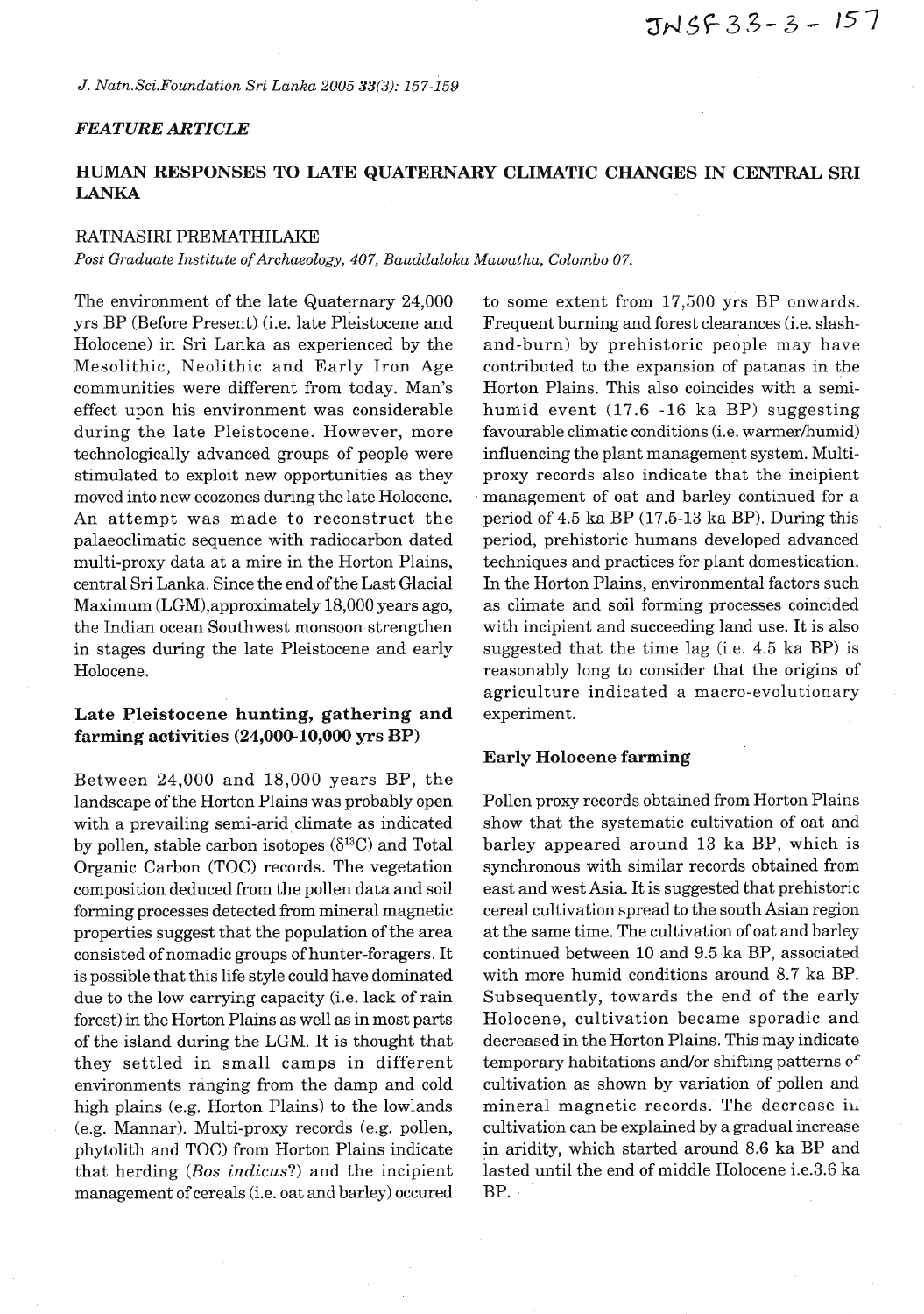### **Middle Holocene farming**

During the middle Holocene (8-3.6 ka BP), a significant reduction of cultivation in the Horton Plains which is also in good agreement with the very abrupt decrease in the rain forest components implying unfavourable environmental conditions, i.e. persistent aridity. Observed palynological hiatuses appear to be consistent with the most prominent climatic change (i.e. severely increased aridity) between 5,4-3.6 ka BP. Thus, these multiproxy data indicate a very significant reduction in south west monsoonal rains in the region. It is suggested that repeated severe drought cycles may have initiated a downward habitat trekking of agrarian communities of the Horton Plains, probably re-locating to the lowland areas in Sri Lanka. This severe drought period is probably the result of climatic conditions that prevented the Inter Tropical Convergence Zone (ITCZ) and its associated rainfall belt from penetrating far north. In south and west Asia, intensified aridity around 4 ka BP badly affected the Old World societies e.g. Mesopotamia and India.

#### **Late Holocene farming**

The Horton Plains area was subjected to very limited human activities at the beginning of the late Holocene (i.e. 3.6 -2.9 ka BP). This is indicated by the few sporadic findings of cultivated cereal type pollen together with the other supportive proxy records. The significant increase in the rain forest components implies a prevailing humid climate and a lower grazing pressure on the forest due to a decrease of cultivation. Thereafter, the cultivation activity was completely abandoned for 800 years as indicated by the lack of cereal type pollen. Uniform patterns of the mineral magnetic variation is probably the result of an absence of disturbances around the site. The last stage of cultivation in the Horton Plains has been postulated for the period between 2 and 0.15 ka BP. Most of the areas in the Indian sub-continent have been subjected to a settled farming system as a basic subsistence strategy during the late Holocene. Palaeobotanical evidence for these systems includes findings of cereals and other crop cultivation from 3.2 ka BP to modern times.

The earliest manifestation of the early iron using communities in Sri Lanka is radiocarbon dated from around 3,000 ka BP onward at sites located in lowland areas  $\left( < 900 \text{ m a.s.} \right)$ . e.g. Anuradhapura and Sigiriya. The early iron using communities of Sri Lanka, 3-2.5 ka BP, is referred to as the transition from prehistoric to historic times. This transition is characterised by breeding of horses, practising of iron production and rice cultivation. This period is obvious in the lowland areas of the island and in much of the Indian subcontinent, suggesting an expansion of agricultural activities with advanced pottery, mortuary practices and irrigation techniques. These data imply that the prehistoric farming settlements in the Horton Plains (i.e. highland) were gradually re-located around 2.9 ka BP to the lowland areas, following the climatic regime.

It is reasonable to assume that the South West Monsoon (SWM) became stronger between 3.6 and 2 ka BP, indicated by the multi-proxy records obtained from the Horton Plains. According to the geomorphology of the island, the increased water budget received from the SWM could have been properly managed with the largescale irrigation works which started around 2.4 ka BP at Anuradhapura. This intensified the rainfed agriculture (e.g. rice) in the lowland areas of the island. This surplus of water, however, could not be utilised in the highland areas due to physiographic and technological barriers. Thousands of tanks and canals were built all over the lowlands during the rule of several kings of the Anuradhapura and Polonnaruva kingdoms. Between 1.6 and 0.8 ka BP, a most sophisticated hydraulic civilization existed, which served as a great economic foundation for a diversified agriculture. This strategy includes several cereal crops e.g. rice, millet and finger millet, but not barley, oat and wheat, mainly due to a lack of temperate climatic conditions in the lowlands. The last stage of cultivation, mainly of wheat, started in the Horton Plains nearly synchronous with the time of the start of irrigation techniques in Sri Lanka.

In short it is concluded that pollen records, plant opal phytoliths, TN, TOC, **613** C, C/N ratios, and mineral magnetic measurements, together